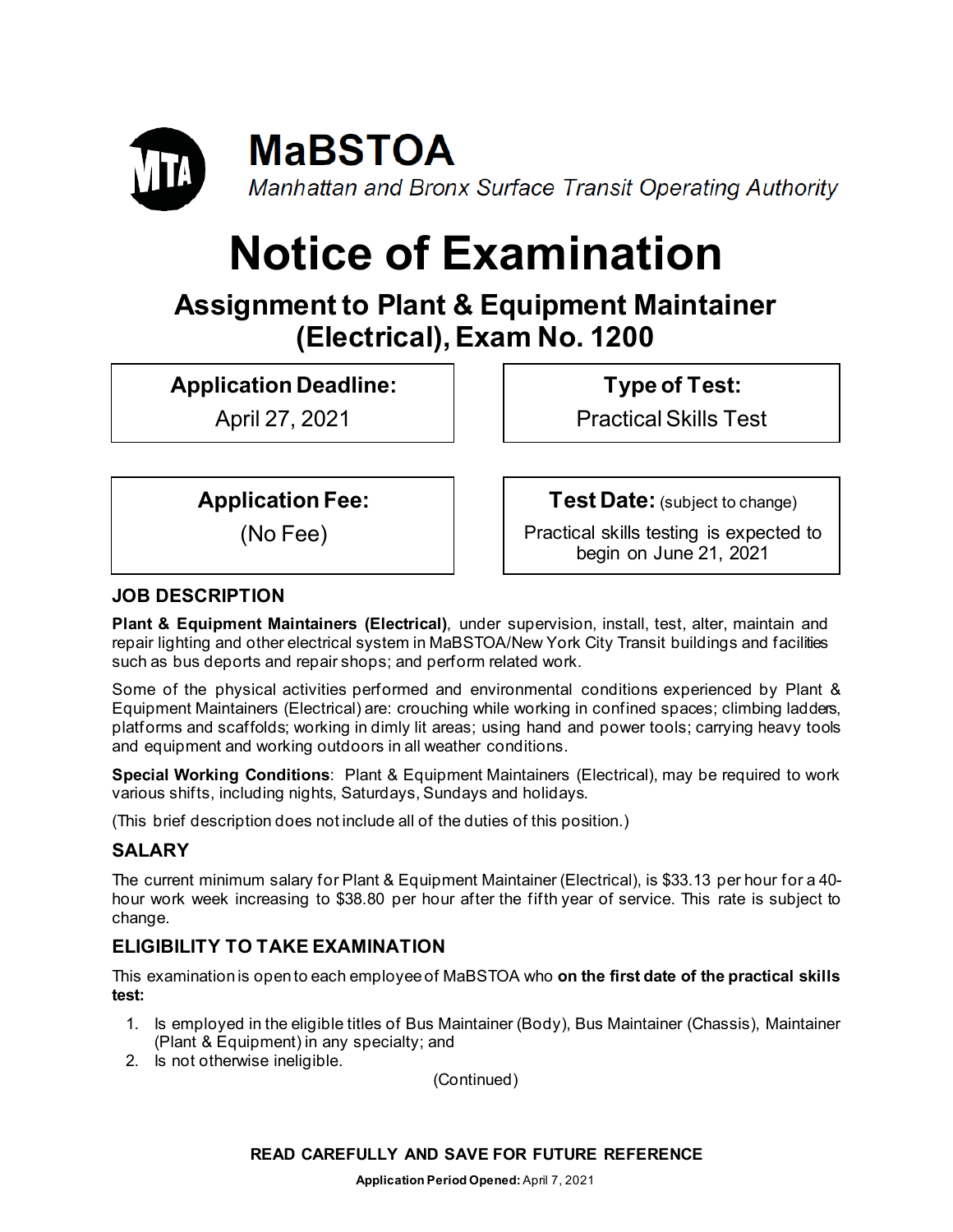## **ELIGIBILITY TO TAKE EXAMINATION** (Continued)

You are responsible for determining whether you meet the eligibility requirements for this examination prior to submitting the application. You may be given the practical skills test before we verify your eligibility. If you are marked "Not Eligible," you will **not** receive a score.

This examination is **not** open to employees of NYC Transit, MTA Bus Company or to employees of MTA agencies other than MaBSTOA.

### **REQUIREMENTS TO BE ASSIGNED**

**Driver License Requirement:** At the time of assignment, you must have a Motor Vehicle Driver License valid in the State of New York with no disqualifying restrictions that would preclude the performance of the duties of this title. If you have serious moving violations, a license suspension or an accident record you may be disqualified. This license must be maintained for the duration of your employment in the title.

**Drug Screening Requirement:** You must pass a drug screening in order to be assigned, and if assigned, you will be subject to random drug and alcohol tests for the duration of your employment. Additionally, if you have tested positive on a drug or alcohol test or had a refusal to test during preemployment or while employed by a Federal DOT-regulated employer during the applicable period, you must have completed the Substance Abuse Professional (SAP) evaluation, referral and education/treatment process required by federal law in order to be promoted to this safety-sensitive position.

## **HOW TO SUBMIT AN APPLICATION**

If you believe you meet the requirements in the "Eligibility to Take Examination" section, you may submit an application during the application period. The MTA Exam Information Center, located in the lobby of 180 Livingston Street, Brooklyn, NY 11201, is currently closed. If you believe you have a special circumstance (e.g., a disability, military duty) that prevents you from applying as instructed below, please refer to the Special Circumstances Guide referenced in the "Special Arrangements" section below. Applications will **not** be accepted in person.

#### **Online Applications:**

- 1. If you are an active MTA employee, apply using the "BSC" employee portal at [www.mymta.info](http://www.mymta.info/) by the last day of the application period (non-active MTA employees must email us by the last day of the application period at [examsunit@nyct.com](mailto:examsunit@nyct.com) for application instructions). Note: The application system may not function properly with mobile devices or tablets. For best results when applying, please use the latest version of Internet Explorer, open a new window, and avoid having multiple tabs open in the same window.
- 2. Once you have logged in, click on the My Job Search ribbon and then click on Exams (non-Railroad).
- 3. Follow the steps to submit an application.
- 4. A confirmation number will appear on the same page after submitting your application (Save this number for future reference).

**IMPORTANT**: Your application submission confirms that you have read this Notice of Examination, including any dates and the requirements.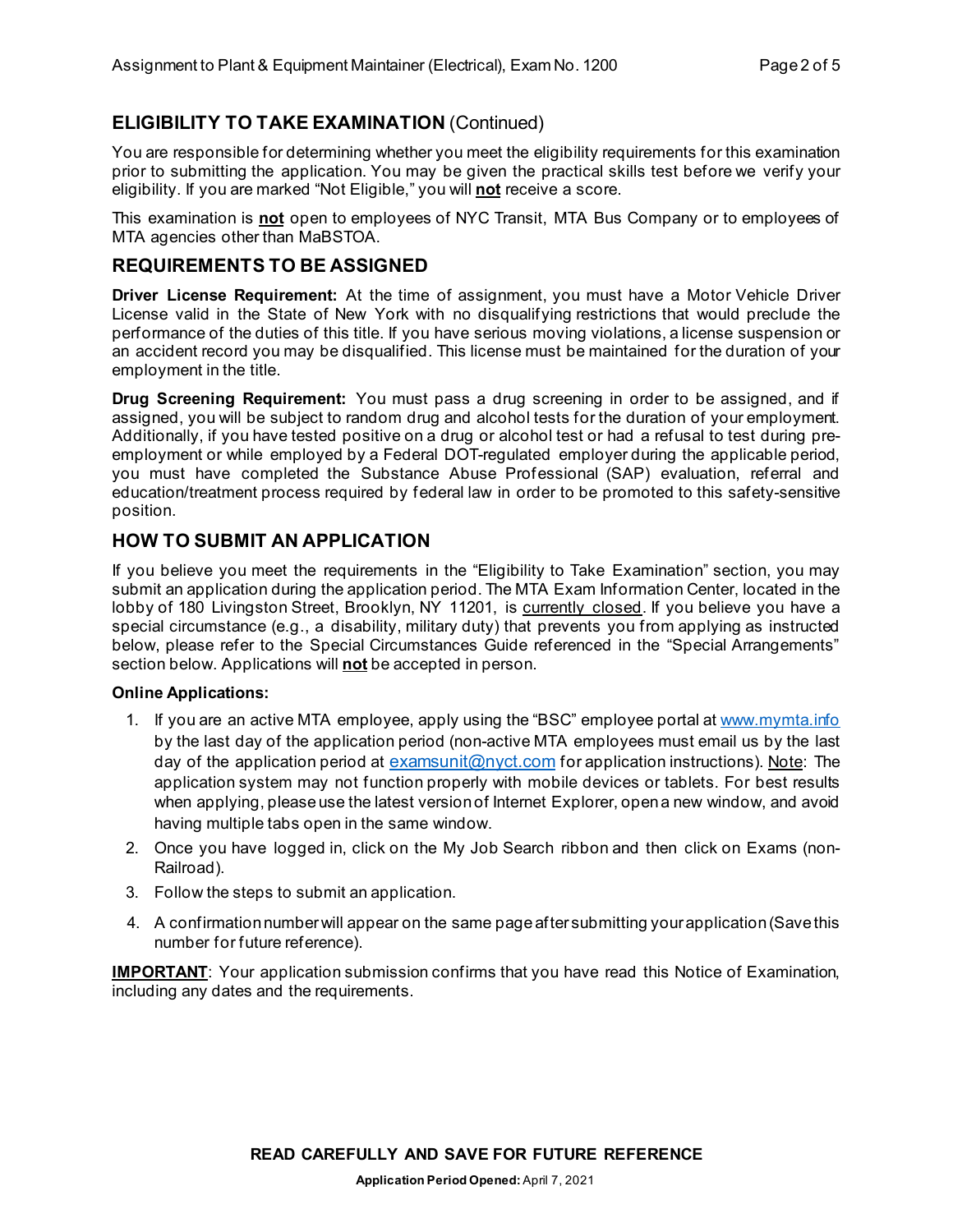## **ADMISSION LETTER**

An Admission Letter will be mailed to you about 10 days before the first date of the practical skills test.

If you do not receive an Admission Letter at least 4 days before this date, you must email a request for a duplicate Admission Letter to [examsunit@nyct.com.](mailto:examsunit@nyct.com) A paper copy of the Admission Letter is your ticket for admission to the test.

Applicants **must** keep their mailing address **up to date**. Please refer to the "Correspondence" section below for instructions on how to update your address and other contact information.

## **THE TEST**

You will be given a qualifying practical skills test. A score of at least 70% is required to pass this test.

You will be assigned to a test date and location, and you cannot request that your scheduled test date or location be changed, unless you meet the conditions in the "Special Arrangements" section below.

Seniority will determine 100% of your final score. You must pass the qualifying practical skills test to have your seniority credited. Your seniority score will be 70 points for meeting the eligibility requirement(s) listed in the "Eligibility to take Examination" section above plus 3 points for each year of service in MaBSTOA, up to a maximum total of 100 points for 10 years of service. Your service will be credited through the first date of the qualifying practical skills test, up to a maximum of 10 years. Partial seniority will be given for each day served as a MaBSTOA employee.

The qualifying practical skills test may require you to perform tasks that demonstrate your knowledge of the operation, maintenance, repair or construction of electrical, plumbing, air conditioning, heating, carpentry and masonry systems or components and knowledge of safe work practices.

## **TEST ADMINISTRATION GUIDELINES**

**Warning**: You are not permitted to enter the test site with cellular phones, beepers, pagers, cameras, portable media players, or other electronic devices. Calculators are **not** permitted. Electronic devices with an alphabetic keyboard; or with word processing or date recording capabilities such as planners, organizers, etc. are prohibited. If use any of these devices in the building at any time before, during or after the test, you may **not** receive your test results and your test score may be nullified.

**Social Distancing** and other safety protocols, **including the wearing of masks**, will be required during the administration of the test. Further details will be provided on your Admission Letter.

You may not have any other person, including children, present with you while you are being processed for or taking the practical skills test and no one may wait for inside of the test site while you are taking the test.

Leaving: You must leave the test site once you finish the test. If you leave the test site after being fingerprinted but before finishing the test, you will not be permitted to re-enter. If you disregard this instruction and re-enter the test site, you may not receive your test results and your test score may be nullified.

**Proof of Identity**: You must present your MTA employee ID when you arrive to take the test.

## **THE TEST RESULTS**

If you pass the qualifying practical skills test and are marked eligible, your name will be placed in final score order on an eligible list and you will be given a list number. You will be notified by mail of your test results. If you meet all requirements and conditions, you will be considered for assignment when your name is reached on the eligible list.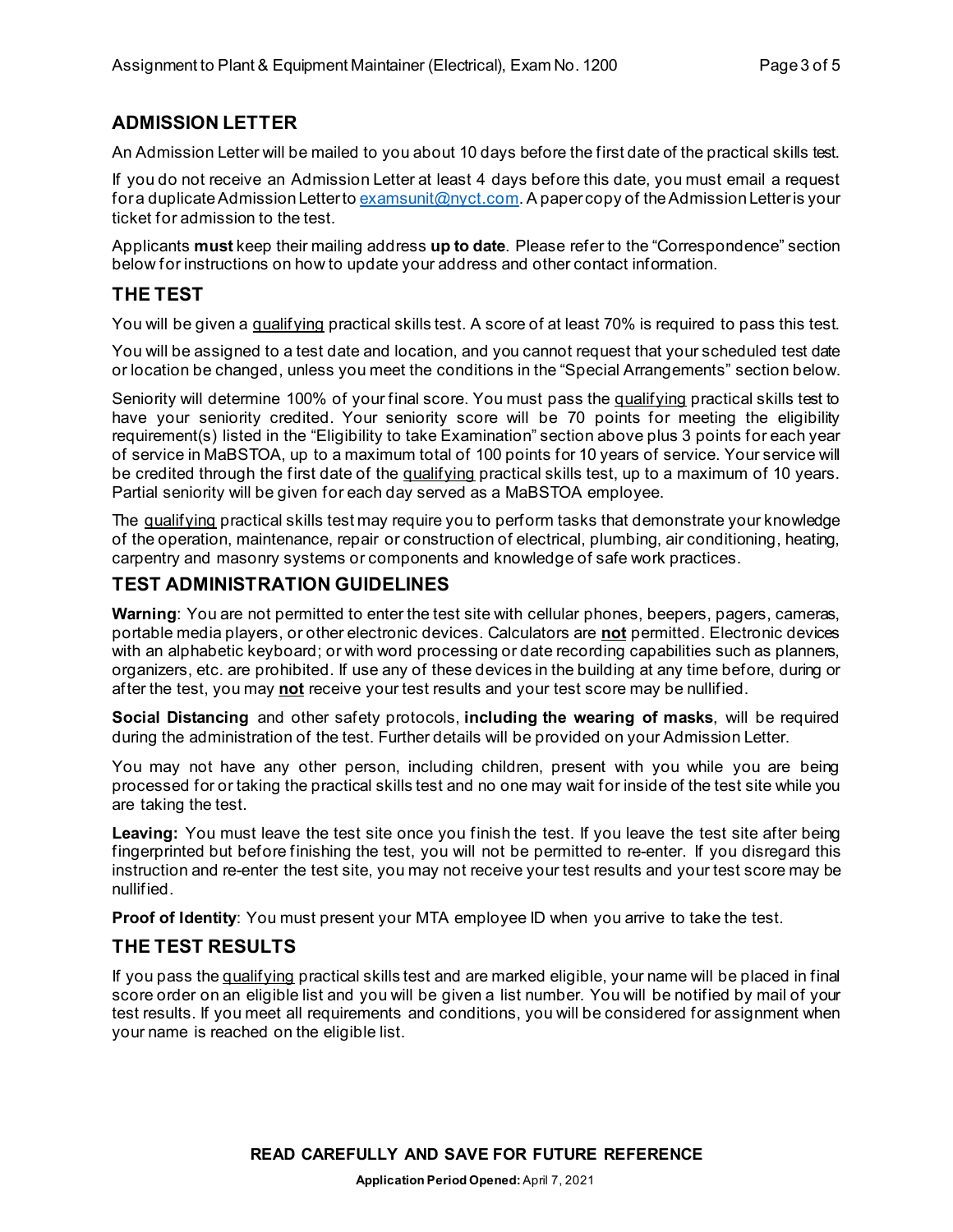## **SPECIAL ARRANGEMENTS**

**Late Applications**: Refer to the "Correspondence" section below to contact the Examinations Unit to determine the procedure for submitting a late application if you meet one of the following conditions:

- 1. You are absent from work for at least one-half of the application period and are unable to apply for reasons such as vacation, sick leave or military duty; or
- 2. You become eligible after the above application period, but before the first test date.

**Special Test Accommodations:** If you plan to request an alternate test date due to your religious observance or special testing accommodations due to disability, please follow the instructions included in the Special Circumstances Guide, which is accessible online at [http://web.mta.info/nyct/hr/forms\\_instructions.htm](http://web.mta.info/nyct/hr/forms_instructions.htm) and will be attached to this Notice of Examination during the application period. An alternate test date due to religious observance must be requested no later than 15 days prior to the date on which practical skills testing is expected to begin. Special testing accommodations due to disability must be requested no later than 30 days prior to the date on which practical skills testing is expected to begin.

**Make-Up Tests:** You may apply for a make-up test if you cannot take the qualifying practical skills test as scheduled for any of the following reasons:

- 1. Compulsory attendance before a public body; or
- 2. On-the-job injury or illness caused by municipal employment where you are an officer or employee of the City; or
- 3. Absence from the test within one week after the death of a spouse, domestic partner, parent, sibling, child, or child of a domestic partner where you are an officer or employee of the City; or
- 4. Absence due to ordered military duty; or
- 5. A clear error for which MTA New York City Transit is responsible; or
- 6. A temporary disability, pregnancy-related, or child-birth related condition preventing you from taking the test.

To request a make-up test, submit your request with documentation of the special circumstances that caused you to miss your test (as attachments) by email to  $examsmakeups@nyct.com$  or by mail to the address in the "Correspondence" section below as soon as possible.

## **CORRESPONDENCE**

**Change of Contact Information:** It is critical that you keep your contact information (i.e., telephone number, mailing address and/or email address) current with MTA New York City Transit. You may miss important information about your exam(s) or consideration for appointment, assignment or promotion, including important information that may require a response from you by a specified deadline, if we do not have your correct contact information. To update your contact information, you may email us at [examsunit@nyct.com](mailto:examsunit@nyct.com) with the subject "Contact Info Update," or you may mail your request to the address at the end of this section. Your request must include your full name, exam title(s), exam number(s) and your old and new telephone numbers, mailing and/or email address**. MTA employees must also visit the employee portal at** [www.mymta.info](http://www.mymta.info/) **to update their contact information through the MTA Business Service Center (BSC).**

All other correspondence should be sent to [examsunit@nyct.com](mailto:examsunit@nyct.com) and must include "Promotion to Assignment to Plant & Equipment Maintainer, Exam No. 1200 in the Subject. Or, you can mail your correspondence to the following address:

> Assignment to Plant & Equipment Maintainer (Electrical), Exam No. 1200 MTA New York City Transit 180 Livingston Street, Room 4070 Brooklyn, NY 11201

#### **READ CAREFULLY AND SAVE FOR FUTURE REFERENCE**